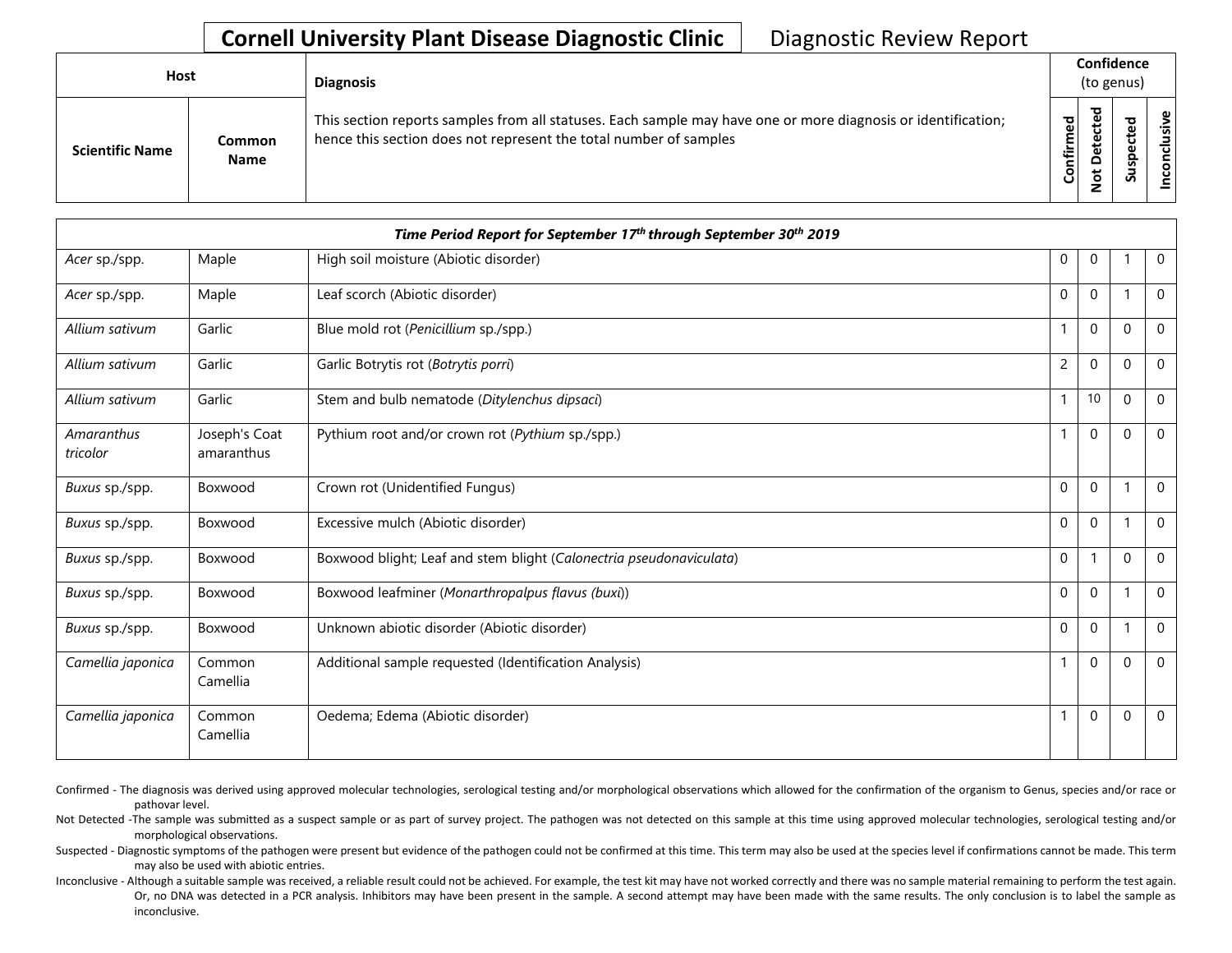| Host                   |                       | <b>Diagnosis</b>                                                                                                                                                                   |                                  | Confidence<br>(to genus) |          |              |
|------------------------|-----------------------|------------------------------------------------------------------------------------------------------------------------------------------------------------------------------------|----------------------------------|--------------------------|----------|--------------|
| <b>Scientific Name</b> | Common<br><b>Name</b> | This section reports samples from all statuses. Each sample may have one or more diagnosis or identification;<br>hence this section does not represent the total number of samples | ъ<br>$\mathbf{Q}$<br>nfirm<br>ပိ |                          | <b>S</b> | ω<br>'ল<br>Ō |

| Camellia japonica      | Common                    | Root damage (Abiotic disorder)                        | $\Omega$       | $\Omega$     |              | $\Omega$     |
|------------------------|---------------------------|-------------------------------------------------------|----------------|--------------|--------------|--------------|
|                        | Camellia                  |                                                       |                |              |              |              |
| Cannabis sativa        | Hemp                      | White mold (Stem rot) (Sclerotinia sclerotiorum)      | $\mathbf{1}$   | $\mathbf{0}$ | $\Omega$     | $\mathbf 0$  |
| Carex lupulina         | Hop Sedge                 | Root maggots; General (Family Anthomyiidae)           | $\mathbf 0$    | $\mathbf 0$  |              | $\mathbf 0$  |
| Carex lupulina         | Hop Sedge                 | Unknown abiotic disorder (Abiotic disorder)           | $\Omega$       | $\mathbf{0}$ |              | $\Omega$     |
| Carex lupulina         | Hop Sedge                 | Unspecified pathology (Gaeumannomyces sp./spp.)       | 1              | $\mathbf{0}$ | $\Omega$     | $\mathbf{0}$ |
| Cladrastis lutea       | American<br>Yellowwood    | Additional sample requested (Identification Analysis) |                | $\mathbf{0}$ | $\Omega$     | $\Omega$     |
| Cladrastis lutea       | American<br>Yellowwood    | Verticillium wilt (Verticillium sp./spp.)             | $\mathbf 0$    | 1            | $\mathbf 0$  | $\mathbf 0$  |
| Cucurbita sp./spp.     | Pumpkin                   | Phytophthora fruit rot (Phytophthora sp./spp.)        | $\mathbf 0$    | 1            | $\Omega$     | $\mathbf 0$  |
| Cucurbita sp./spp.     | Pumpkin                   | Rhizopus fruit rot (Rhizopus sp./spp.)                | $\mathbf{1}$   | $\mathbf 0$  | $\mathbf{0}$ | $\mathbf{0}$ |
| Dahlia sp./spp.        | Dahlia                    | Broad mite (Polyphagotarsonemus latus)                | $\overline{c}$ | $\mathbf{0}$ | $\Omega$     | $\Omega$     |
| Dahlia sp./spp.        | Dahlia                    | Foliar nematodes (Aphelenchoides sp./spp.)            |                | $\mathbf{0}$ | $\Omega$     | $\mathbf{0}$ |
| Dahlia sp./spp.        | Dahlia                    | Unidentified bacteria (Unidentified Bacteria)         | $\overline{2}$ | $\mathbf{0}$ | $\Omega$     | $\mathbf{0}$ |
| Fragaria x<br>ananassa | Commercial<br>Strawberry; | Fusarium crown rot (Fusarium oxysporum)               | $\mathbf{1}$   | $\mathbf 0$  | $\Omega$     | $\mathbf 0$  |

Confirmed - The diagnosis was derived using approved molecular technologies, serological testing and/or morphological observations which allowed for the confirmation of the organism to Genus, species and/or race or pathovar level.

Not Detected -The sample was submitted as a suspect sample or as part of survey project. The pathogen was not detected on this sample at this time using approved molecular technologies, serological testing and/or morphological observations.

Suspected - Diagnostic symptoms of the pathogen were present but evidence of the pathogen could not be confirmed at this time. This term may also be used at the species level if confirmations cannot be made. This term may also be used with abiotic entries.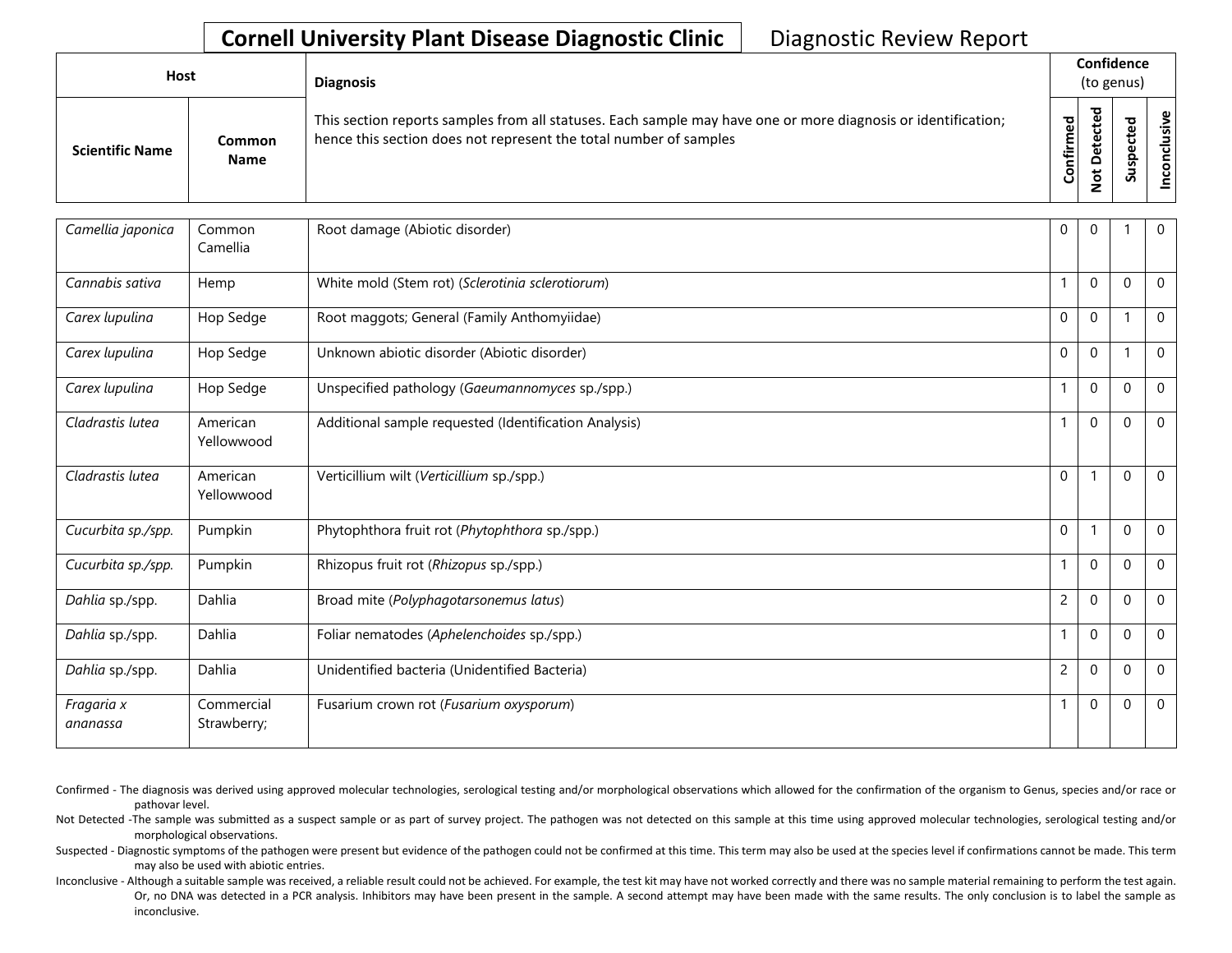| <b>Host</b>            |                       | <b>Diagnosis</b>                                                                                                                                                                   |           |                                  | Confidence<br>(to genus) |               |
|------------------------|-----------------------|------------------------------------------------------------------------------------------------------------------------------------------------------------------------------------|-----------|----------------------------------|--------------------------|---------------|
| <b>Scientific Name</b> | Common<br><b>Name</b> | This section reports samples from all statuses. Each sample may have one or more diagnosis or identification;<br>hence this section does not represent the total number of samples | Confirmed | ಕ<br>ں<br>ω<br>یو<br>≏<br>پ<br>Ö | n                        | ω<br>'ল<br>᠊ᠣ |

|                          | garden<br>strawberry                              |                                                   |             |                  |              |              |
|--------------------------|---------------------------------------------------|---------------------------------------------------|-------------|------------------|--------------|--------------|
| Fragaria x<br>ananassa   | Commercial<br>Strawberry;<br>garden<br>strawberry | Strawberry black root rot complex (Various Fungi) |             | $\mathbf 0$      | $\mathbf 0$  | $\mathbf 0$  |
| Fungus<br>Identification | Mulch                                             | Wood rot; White rot (Irpex lacteus)               | $\mathbf 0$ | $\mathbf 0$      | -1           | $\mathbf 0$  |
| Glycine max              | Soybean                                           | Mineral; Elemental toxicity (Abiotic disorder)    | 0           | $\pmb{0}$        | -1           | $\Omega$     |
| Glycine max              | Soybean                                           | No pathogen found (Identification Analysis)       |             | 0                | $\pmb{0}$    | $\mathbf 0$  |
| Glycine max              | Soybean                                           | Soybean brown stem rot (Cadophora gregata)        |             | 0                | $\Omega$     | $\mathbf{0}$ |
| Humulus lupulus          | Hops                                              | Aphids; Plant lice (Family Aphididae)             |             | $\mathbf 0$      | $\mathbf 0$  | $\mathbf{0}$ |
| Humulus lupulus          | Hops                                              | Root damage (Abiotic disorder)                    | $\mathbf 0$ | $\mathbf 0$      | $\mathbf{1}$ | $\mathbf 0$  |
| Humulus lupulus          | Hops                                              | Spider mites (Family Tetranychidae)               |             | $\boldsymbol{0}$ | $\Omega$     | $\Omega$     |
| Humulus lupulus          | Hops                                              | Thrips damage (Unidentified Thrips)               |             | 0                | $\mathbf 0$  | 0            |
| Humulus lupulus          | Hops                                              | Unidentified virus (Unidentified Virus)           | 0           | 0                | -1           | $\mathbf 0$  |
| Humulus lupulus          | Hops                                              | Unspecified pathology (Alternaria sp./spp.)       | 1           | $\pmb{0}$        | $\mathbf 0$  | 0            |

Confirmed - The diagnosis was derived using approved molecular technologies, serological testing and/or morphological observations which allowed for the confirmation of the organism to Genus, species and/or race or pathovar level.

Not Detected -The sample was submitted as a suspect sample or as part of survey project. The pathogen was not detected on this sample at this time using approved molecular technologies, serological testing and/or morphological observations.

Suspected - Diagnostic symptoms of the pathogen were present but evidence of the pathogen could not be confirmed at this time. This term may also be used at the species level if confirmations cannot be made. This term may also be used with abiotic entries.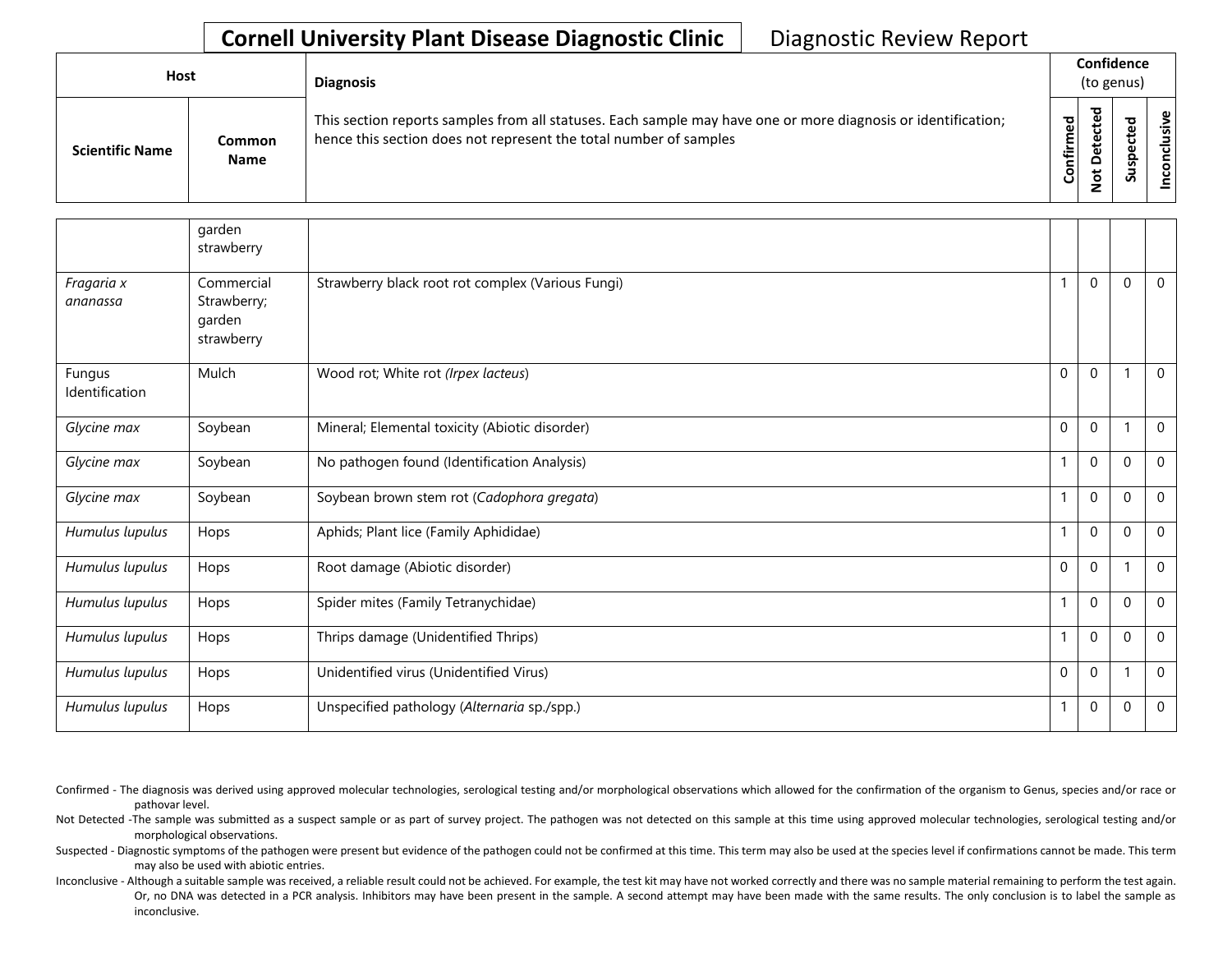| Host |                        |                       | <b>Diagnosis</b>                                                                                                                                                                   |           | Confidence<br>(to genus) |                            |      |
|------|------------------------|-----------------------|------------------------------------------------------------------------------------------------------------------------------------------------------------------------------------|-----------|--------------------------|----------------------------|------|
|      | <b>Scientific Name</b> | Common<br><b>Name</b> | This section reports samples from all statuses. Each sample may have one or more diagnosis or identification;<br>hence this section does not represent the total number of samples | Confirmed | ਠ<br>$\Omega$<br>پ       | ъ<br>உ<br>ω<br>௨<br>š<br>S | sive |

| Lycopersicon<br>esculentum | Tomato              | Nutrient imbalance (Abiotic disorder)                       | $\mathbf{0}$ | $\mathbf{0}$ |          | $\mathbf 0$    |
|----------------------------|---------------------|-------------------------------------------------------------|--------------|--------------|----------|----------------|
| Lycopersicon<br>esculentum | Tomato              | Unspecified pathology (Alternaria sp./spp.)                 | $\mathbf{1}$ | $\Omega$     | $\Omega$ | $\mathbf 0$    |
| Lycopersicon<br>esculentum | Tomato              | Unspecified pathology (Botrytis sp./spp.)                   | $\mathbf{1}$ | $\mathbf{0}$ | $\Omega$ | $\overline{0}$ |
| Picea sp./spp.             | Spruce              | Cytospora canker; Dieback (Cytospora sp./spp.)              | $\mathbf 0$  | $\mathbf 0$  |          | $\mathbf 0$    |
| Picea sp./spp.             | Spruce              | Lightning damage (Abiotic disorder)                         | $\mathbf 0$  | $\mathbf 0$  |          | $\mathbf 0$    |
| Picea sp./spp.             | Spruce              | Wood boring insect damage (Unidentified Wood Boring Insect) | $\mathbf{0}$ | $\Omega$     |          | $\mathbf{0}$   |
| Pinus sylvestris           | <b>Scots Pine</b>   | Diplodia tip blight; Canker (Sphaeropsis sapinea)           | $\mathbf{1}$ | $\mathbf{0}$ | $\Omega$ | $\mathbf 0$    |
| Pinus sylvestris           | <b>Scots Pine</b>   | Insect damage (Unidentified Insect)                         | $\mathbf{0}$ | $\mathbf{0}$ |          | $\mathbf{0}$   |
| Pinus sylvestris           | <b>Scots Pine</b>   | Root damage (Abiotic disorder)                              | $\mathbf{0}$ | $\Omega$     |          | $\mathbf 0$    |
| Quercus<br>macrocarpa      | <b>Bur Oak</b>      | Oak leaf spot/blight (Tubakia macnabbii)                    | $\mathbf{1}$ | $\mathbf 0$  | $\Omega$ | $\mathbf 0$    |
| Quercus rubra              | Northern Red<br>oak | Secondary fungus (Unidentified Fungus)                      | $\mathbf{0}$ | $\mathbf{0}$ |          | $\overline{0}$ |
| Quercus rubra              | Northern Red<br>oak | Wound canker (Abiotic disorder)                             | $\mathbf{1}$ | $\Omega$     | $\Omega$ | $\overline{0}$ |

- Confirmed The diagnosis was derived using approved molecular technologies, serological testing and/or morphological observations which allowed for the confirmation of the organism to Genus, species and/or race or pathovar level.
- Not Detected -The sample was submitted as a suspect sample or as part of survey project. The pathogen was not detected on this sample at this time using approved molecular technologies, serological testing and/or morphological observations.
- Suspected Diagnostic symptoms of the pathogen were present but evidence of the pathogen could not be confirmed at this time. This term may also be used at the species level if confirmations cannot be made. This term may also be used with abiotic entries.
- Or, no DNA was detected in a PCR analysis. Inhibitors may have been present in the sample. A second attempt may have been made with the same results. The only conclusion is to label the sample as Inconclusive - Although a suitable sample was received, a reliable result could not be achieved. For example, the test kit may have not worked correctly and there was no sample material remaining to perform the test again. inconclusive.